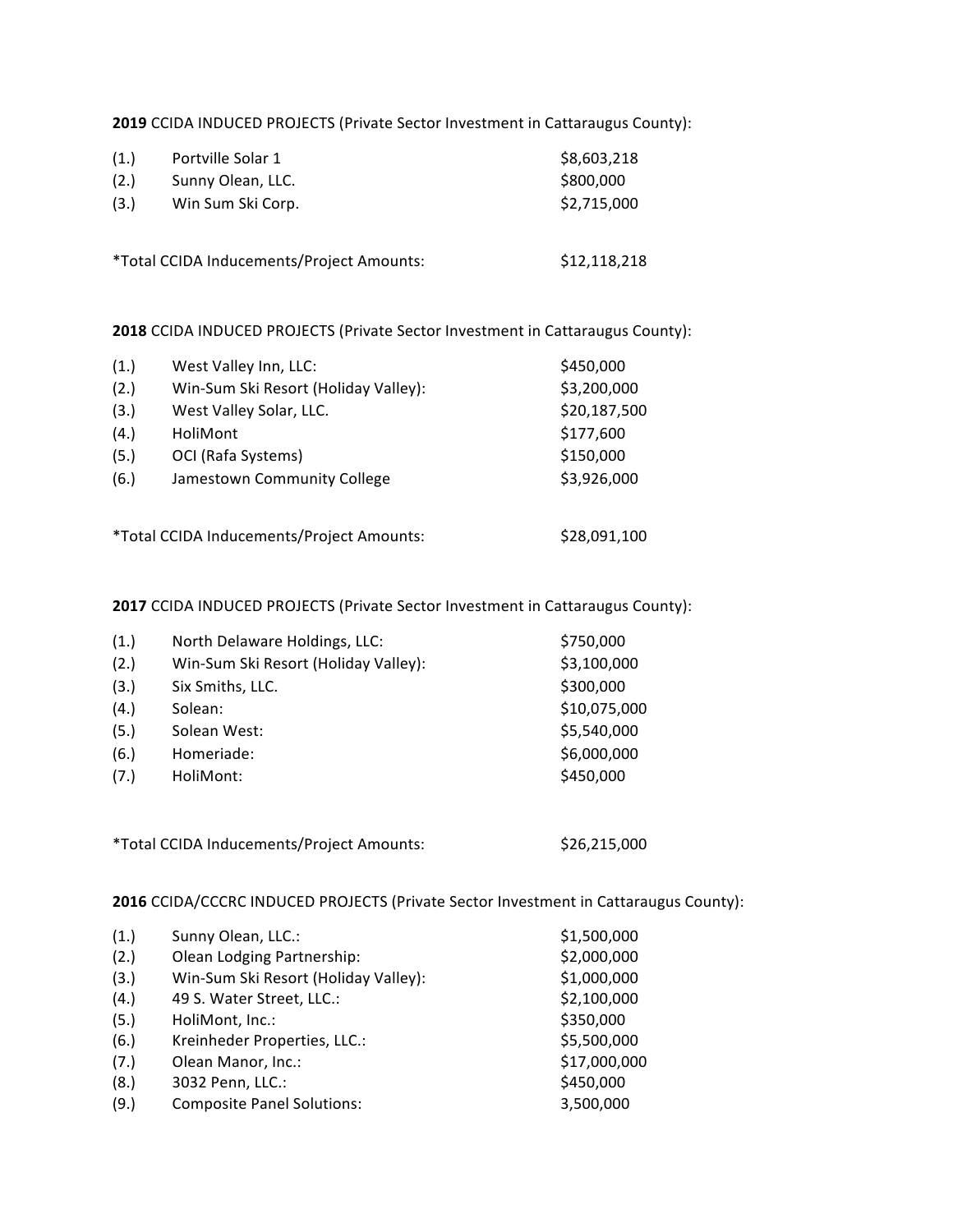-The CCIDA also assisted on the following key projects in 2015:

(10.) Four Mile Brewing - The CCIDA had originally induced this key project in the City of Olean in 2015. In 2016, we issued our support for the purchase of addition brewing equipment to facilitate their expansion and growth of the production of beer.

|  |  | *Total CCIDA Inducements/Project Amounts in 2016: | \$33,400,000 |
|--|--|---------------------------------------------------|--------------|
|--|--|---------------------------------------------------|--------------|

**2015** CCIDA/CRC INDUCED PROJECTS (Private Sector Investment in Cattaraugus County):

| (1.) | St. Bonaventure University (Bond refinance): | \$6,100,000       |
|------|----------------------------------------------|-------------------|
| (2.) | 7 Washington Street, LLC.:                   | $$3,600,000(+,-)$ |
| (3.) | Win-Sum Ski Resort (Holiday Valley):         | \$2,548,000       |
| (4.) | Win-Sum Ski Resort (Holiday Valley):         | \$1,100,000       |
| (5.) | HoliMont, Inc.:                              | \$450,000         |
| (6.) | Premo Limousine Services of WNY, LLC.        | $$500,000(+,-)$   |
| (7.) | National Fuel Gas Supply Corp.:              | \$42,000,000*     |
| (8.) | Totaline Development, Inc.:                  | \$600,000         |
| (9.) | Mazza Mechanical Services, Inc.              | \$550,000         |

\* The National Fuel Project represented a total economic investment of roughly \$42,000,000. The IDA's portion of direct project involvement was \$22,000,000.

\*Total CCIDA Inducements/Project Amounts in 2015: \$57,448,000

**2014** CCIDA INDUCED PROJECTS (Private Sector Investment in Cattaraugus County):

| (1.)  | St. Bonaventure University:          | \$10,000,000      |
|-------|--------------------------------------|-------------------|
| (2.)  | Community Bank, N.A.:                | $$5,000,000(+,-)$ |
| (3.)  | Win-Sum Ski Resort (Holiday Valley): | \$3,400,000       |
| (4.)  | HoliMont, Inc.:                      | \$650,000         |
| (5.)  | <b>MJ Painting Contractor Corp.:</b> | \$1,000,000       |
| (6.)  | Four Mile Brewing:                   | $$854,000(+,-)$   |
| (7.)  | Mallery's Auto Body & Collision:     | \$600,000         |
| (8.)  | Sprague Development Corp.:           | \$3,000,000       |
| (9.)  | Sanzo Beverage Co., Inc.:            | \$1,600,000       |
| (10.) | Olean Gateway, LLC.:                 | \$5,759,000       |
| (11.) | HK Olean, LLC.:                      | \$11,116,000      |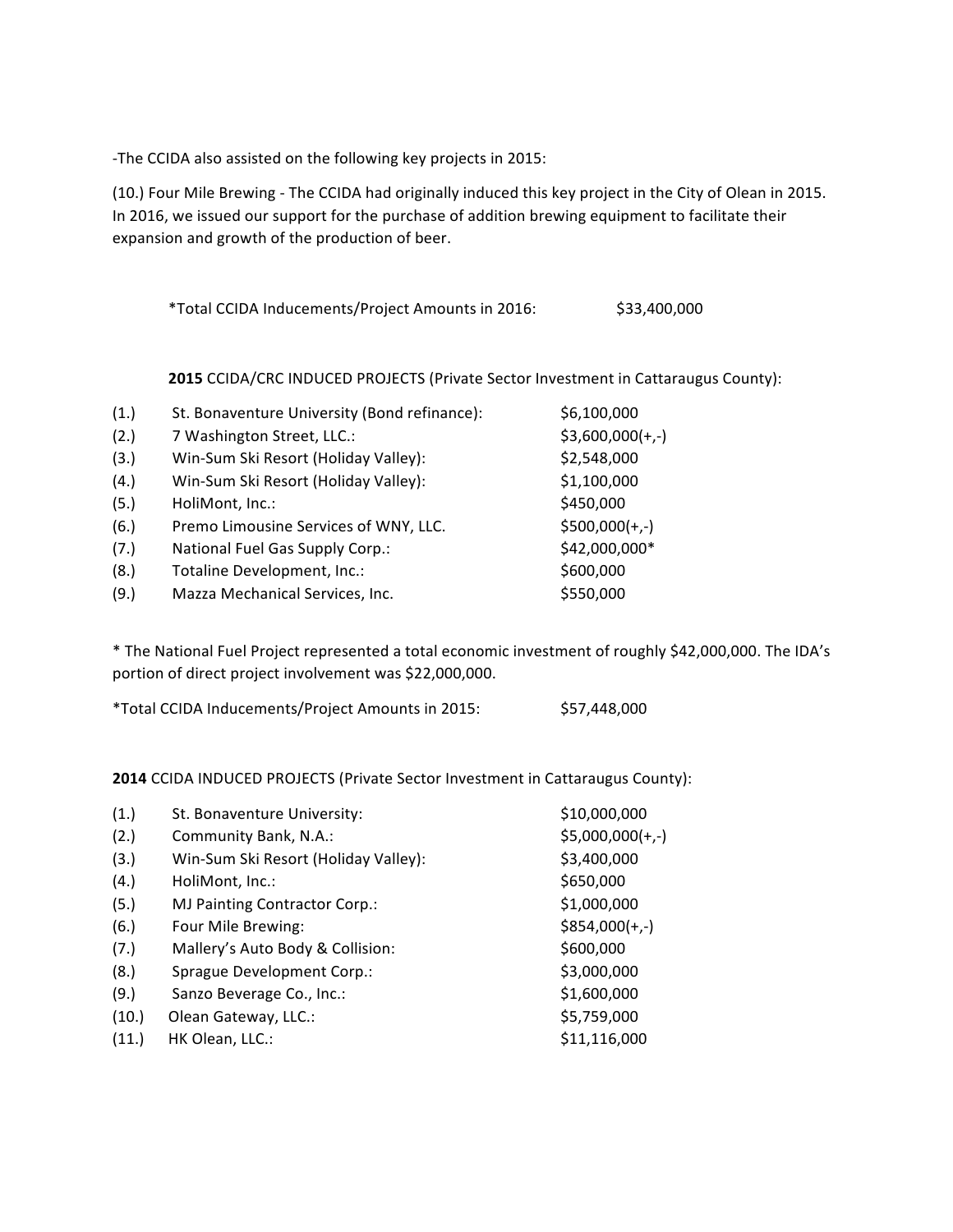The CCIDA also assisted on the following key projects in 2014:

(12.) Casadent, LLC. - The CCIDA had originally induced this small business expansion project in 2011. This project has been very successful and welcomed in the County. There have been five (5) new positions created/hired in regards to this project. In 2014, the CCIDA assisted with the refinance of the financing of the original bank note. This project amount in 2014 was \$600,000.

(13.) YMCA of Olean, NY- In June 2014, the Cattaraugus County Capital Resource Corporation assisted the YMCA of Olean, NY with a Modification of Interest Rate in the original principal amount not to exceed \$4,5000,000. This Bond was originally issued by the CCCRC in May 2011.

Total CCIDA Inducements/Project Amounts in 2014: \$42,979,000

**2013** CCIDA INDUCED PROJECTS (Private Sector Investment in Cattaraugus County):

| (1.)       | Community Bank, N.A.:                                                 | $$3,000,000(+,-)$ |
|------------|-----------------------------------------------------------------------|-------------------|
| (2.)       | Win-Sum Ski Resort (Holiday Valley):                                  | \$2,805,000       |
| (3.)       | HoliMont, Inc.                                                        | \$401,000         |
| (4.)       | HoliMont, Inc. (First Phase of WestMont Ridge)                        | \$2,900,000       |
| (5.)       | 42 Jamestown, LLC:                                                    | $$1,850,000(+,-)$ |
| (6.)       | 16 Martha Street, LLC:                                                | \$4,250,000       |
| (7.)       | <b>Ontario Knife Company:</b>                                         | \$4,372,000       |
| $\sqrt{2}$ | Canada - Barrelando en LOs marchantes (marchalaletta del calendario). |                   |

(8.) Sprague Development Corp.: (project was tabled by developer)

CCIDA also assisted on the following projects in 2013

(9.) MJ Painting Contractor Corp.- The CCIDA its last remaining parcel of property in the Homer Street Industrial Park to MJ Painting Contractor for their proposed expansion project. The company currently employs 27 employees and is looking to build on that number. The company is planning constructing an addition to their facility in 2014.

Total CCIDA Inducements/Project Amounts in 2013: \$19,578,000

**2012** CCIDA INDUCED PROJECTS (Private Sector Investment in Cattaraugus County):

| (1.) | 4646 Genesee, LLC:                   | \$5,303,087 |
|------|--------------------------------------|-------------|
| (2.) | Win-Sum Ski Resort (Holiday Valley): | \$1,985,000 |
| (3.) | HoliMont, Inc.                       | \$677,290   |
| (4.) | Sprague's Washington Square, LLC:    | \$1,000,000 |
| (5.) | Good Times of Olean:                 | \$7,100,000 |
| (6.) | The Woods at Bear Creek:             | \$3,850,000 |

(7.) Meritool\* (The IDA acted as a Advisor/Business Liaison With respect to this Company expanding their business into the former Luminite Facility in Salamanca, NY. We brought In NYS Dept. of Labor, BNE, Insyte Consulting, etc.)

Total CCIDA Inducements/Project Amounts in 2012: \$19,915,377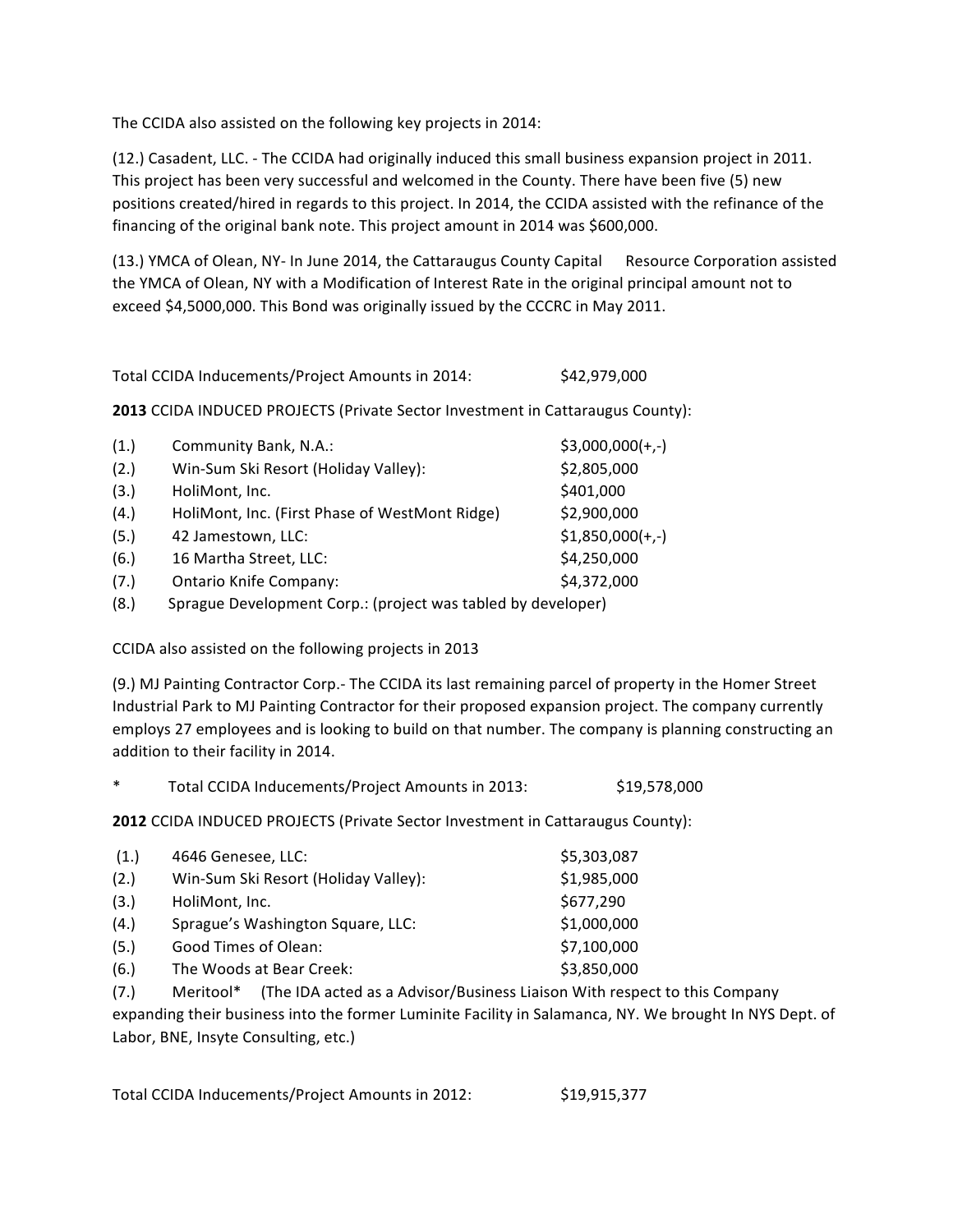## **2011 CCIDA INDUCED PROJECTS:**

| (1.)  | Win-Sum Ski Corp. - Sky High Adventure Park:           | \$5,979,000*  |
|-------|--------------------------------------------------------|---------------|
| (2.)  | YMCA-CRC Bond Issuance:                                | \$4,500,000*  |
| (3.)  | <b>Scott Rotary Seals-New Manufacturing Building:</b>  | $$1,417,073*$ |
| (4.)  | Win-Sum Ski Corp.-115 KV Line to Resort:               | \$2,250,000*  |
| (5.)  | Casadent, LLC-New Dental Office in Allegany:           | \$841,000*    |
| (6.)  | Ellicottville Brewing Company-12,000 sq. ft. addition: | \$2,200,000   |
| (7.)  | HoliMont--General Improvements:                        | \$457,000     |
| (8.)  | HoliMont-High Speed Quad Chairlift:                    | \$2,953,000   |
| (9.)  | Allegany Wind, LLC (Everpower):                        | \$122,098,000 |
| (10.) | <b>Bonaventure Square Project:</b>                     | \$80,900,000  |
| (11.) | Route 9 Travel Center (Motel in Hinsdale)              | \$110,000     |
| (12.) | Win-Sum Ski Corp. Reconstruction of Lodge:<br>\$       | 12,000,000    |

```
Total CCIDA Inducements in 2011: $235,705,073
```
## **2010** CCIDA INDUCED PROJECTS (Private Sector Investment in Cattaraugus County):

| (1.) | Win-Sum Ski Resort (Holiday Valley):             | \$1,563,380  |
|------|--------------------------------------------------|--------------|
| (2.) | Olean General Hospital                           | \$21,740,000 |
| (3.) | HoliMont Inc.                                    | \$418,194    |
|      |                                                  |              |
|      | Total CCIDA Inducements/Project Amounts in 2010: | \$23,721,574 |

**2009** CCIDA INDUCED PROJECTS (Private Sector Investment in Cattaraugus County):

| (1.) | Win Sum Ski Corp.      | $$3,300,000(+,-)$ |
|------|------------------------|-------------------|
| (2.) | HoliMont Inc.:         | \$655,388         |
| (3.) | Win Sum Ski Corp.      | \$3,200,000       |
| (4.) | MarkJon Properties LLC | \$1,625,000       |
|      |                        |                   |

Total CCIDA Inducements/Project Amounts in 2009: \$8,780,388